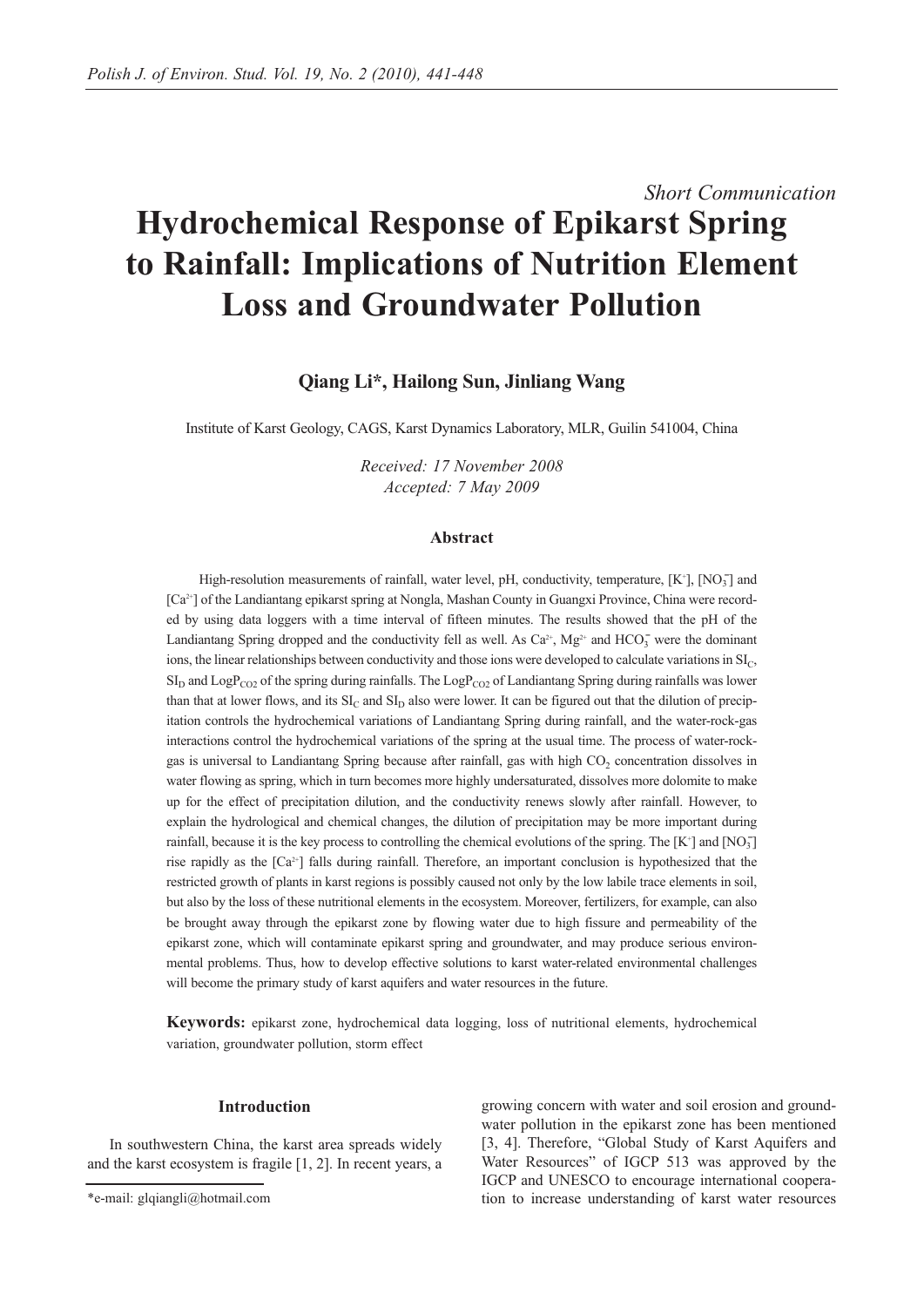| SP        | element            | B      | P    | K      | SiO <sub>2</sub> | Ca       | Mg     | Mn       | Cu    | Zn     | Fe      | Na    |
|-----------|--------------------|--------|------|--------|------------------|----------|--------|----------|-------|--------|---------|-------|
| A         | whole              | 106.50 | 723  | 6,367  | 343,900          | 32,631   | 19,227 | 2,006.50 | 23.15 | 431.60 | 131,300 | 2018  |
|           | labile content     | 0.32   | 2.36 | 39.65  | 684.50           | 2,568.50 | 990.60 | 23.62    | 0.45  | 0.50   | 13.98   | 10.40 |
|           | efficiency $(\% )$ | 0.30   | 0.33 | 0.62   | 0.20             | 7.87     | 5.15   | 1.18     | 1.94  | 0.12   | 0.01    | 0.52  |
| AB        | whole              | 87     | 602  | 5524   | 343,200          | 25,237   | 17,844 | 1780     | 18.91 | 411    | 130,000 | 1,048 |
|           | labile content     | 0.16   | 1.62 | 28.50  | 925.90           | 2,039.90 | 838.50 | 17.51    | 0.23  | 0.19   | 15.21   | 9.38  |
|           | efficiency $(\% )$ | 0.18   | 0.27 | 0.52   | 0.27             | 8.08     | 4.70   | 0.98     | 1.22  | 0.05   | 0.01    | 0.90  |
| B         | whole              | 76.30  | 571  | 5,986  | 338,900          | 23,268   | 16,773 | 1367     | 23.13 | 414.80 | 132,500 | 1,437 |
|           | labile content     | 0.15   | 2.29 | 29.27  | 384.50           | 1,650.60 | 741.43 | 12.89    | 0.32  | 0.21   | 14.39   | 9.65  |
|           | efficiency $(\% )$ | 0.20   | 0.40 | 0.49   | 0.11             | 7.09     | 4.42   | 0.94     | 1.38  | 0.05   | 0.01    | 0.67  |
| <b>CS</b> | whole              | 115.30 | 1264 | 11,959 | 379,900          | 29,829   | 20,191 | 2755     | 40.52 | 413.1  | 121,400 | 1,112 |
|           | labile content     | 0.11   | 6.47 | 32.25  | 432.80           | 4,209.60 | 95.65  | 31.62    | 0.85  | 1.11   | 9.35    | 10.40 |
|           | efficiency $(\%)$  | 0.10   | 0.51 | 0.27   | 0.11             | 14.11    | 4.87   | 1.15     | 2.10  | 0.27   | 0.08    | 0.94  |

Table 1. Total and labile contents of trace elements in soil in Nongla, Guangxi.

Total and liable content of soil elements is measured in mg/kg; SP stands for soil profiles; CS stands for cranny soil.

with regard to both ecological and human health concerns, and to promote the sharing of ideas, experiences and resources in developing solutions to karst water-resource challenges.

In the past, although hydrochemical processes have been evaluated in karst systems in a wide variety of settings, and significant progress has been made in understanding conditions in the extensive subtropical tower, karst areas of southwestern China, there has been little high-resolution study of hydrochemical processes in karst systems touched upon to reveal aquifer structure and behavior [5-8]. There has barely been consideration of changes in concentrations of ions (such as  $K^+$ , NO<sub>3</sub> and Ca<sup>2+</sup>) in epikarst springs after rainfalls. Thus by analyzing the geological background of southwestern China, the Landiantang epikarst spring has been selected for monitoring (2003-05) and study of the hydrochemical variations and nutrition element loss during rainfall within an area of well-developed peak cluster karst (*Fengchong* in Chinese) at Nongla, Mashan County in Guangxi Province, China. The purpose of this ongoing work is to investigate a karst hydrogeological system in the peak cluster region. This paper focuses on the storm effect and the information it provides about water-related environmental problems.

However, an understanding of detailed hydrochemical variations of the epikarst system, especially during rainfall, is very difficult to catch due to the rapidity of the flow and chemical variations that characterize the storm effect in well-developed flow systems in the karst regions. Magnitudes and rates of changes, which are very crucial to understanding the response of karst system during rainfall, the key processes controlling the ions variation and chemical evolution of the system, are recorded only after the high-resolution, multiparameter data logging methods are developed. As a result, the continuous hydrochemical monitoring equipment was utilized to understand the hydrochemical variations and investigate the problems of groundwater pollution and nutrition element loss in the epikarst area, which will provide new knowledge for water and soil erosion and groundwater pollution.

### **Geological Backgrounds**

Nongla (108º19'E, 23º29'N) in Guangxi Province, China is famous for its typical epikarst development and rapid ecological restoration 20 years after deforestation. Many papers on ecological restoration, biodiversity and element migration have been published [9]. However, few researchers have touched upon the hydrochemical variations of epikarst spring and nutrition element losses during flood periods [10].

Local rock is made of argillaceous and siliceous dolomite of the Donggangling Formation of Devonian. Therefore, Ca and Mg are relatively abundant in the stone and soil, and the content of trace elements such as Al, Fe, Zn, Si, P, B and K in the rock is high (Table 1) [11]. The annual mean temperature of Nongla is about 20ºC and annual rainfall is 1,756.6 mm. The thickness of soil is about 0.5 m, and the soil  $CO_2$  content changes from 4,500 $\times$ 10<sup>-6</sup> to  $28,000\times10^{-6}$ , depending on the seasons. After 20 years of ecological reconstruction, biodiversity increased remarkably, the habitat was improved and the community developed into a more stable stage. The local vegetation is mainly composed of natural forest and plantation. By investigating the biodiversity and the ecology, the species abundance is similar to that in the tropic forest at Liulian hill in Hainan Province, China [12]. According to good eco-environmental conditions, a perennial karst spring develops in the epikarst zone (Fig. 1).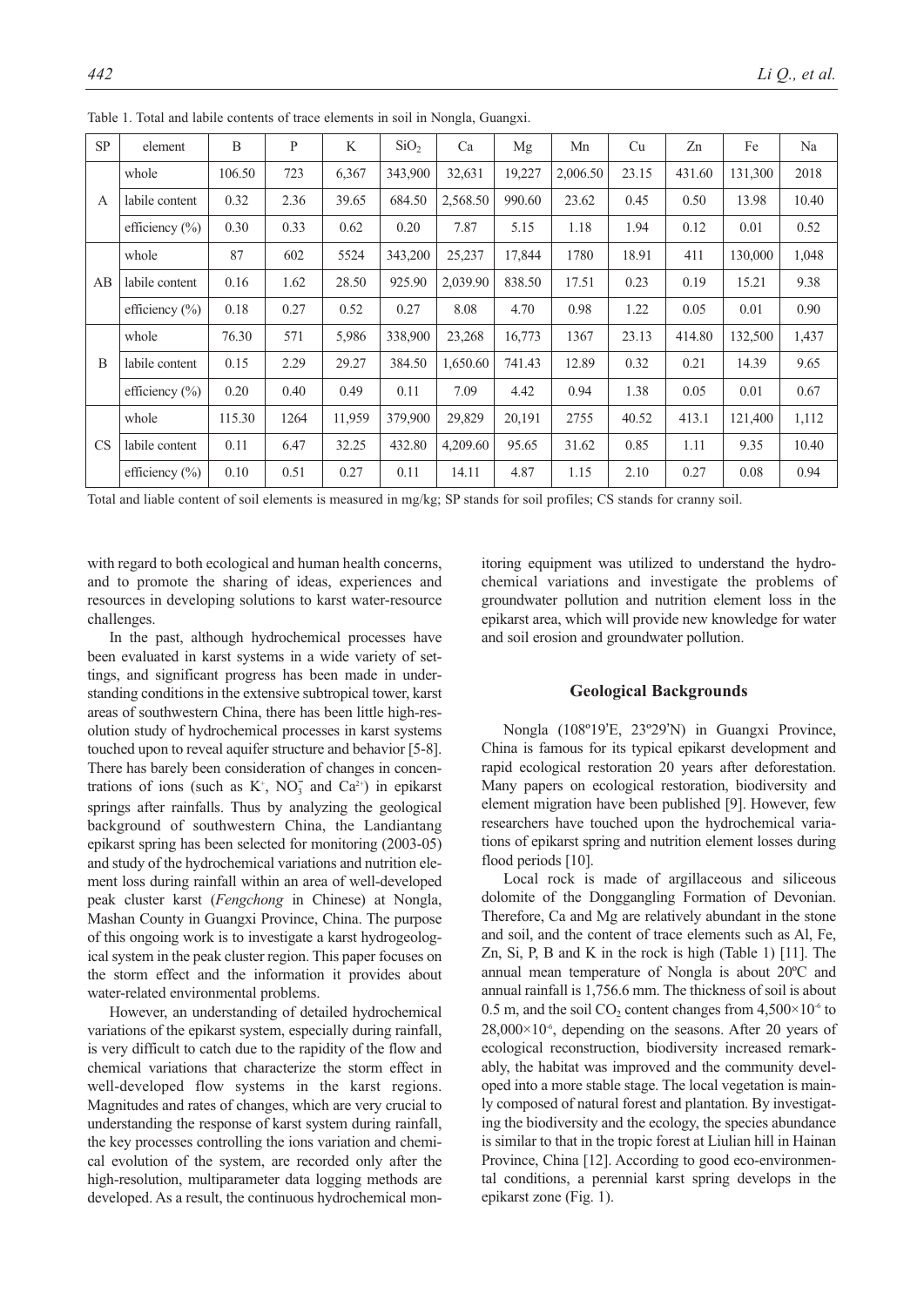| WATSPEC results   | $LogP_{CO2}$                |                     | $-3.06$          | $-2.61$   | $-2.48$    | $-3.14$      | $-3.05$      | $-3.25$            | $-2.04$  | $-2.16$  | $-2.44$             | $-2.27$       | $-2.07$                 | $-3.86$                  | $-3.59$ |
|-------------------|-----------------------------|---------------------|------------------|-----------|------------|--------------|--------------|--------------------|----------|----------|---------------------|---------------|-------------------------|--------------------------|---------|
|                   | $\mathrm{S}L\mathrm{D}$     |                     | 0.62             | 645       | 0.91       | 1.08         | 0.86         | 0.91               | 0.32     | 0.41     | 0.81                | 0.26          | 0.44                    | $-6.40$                  | $-4.91$ |
|                   | $SL_C$                      |                     | 0.31             | 0.27      | 64.0       | 0.58         | 0.48         | 64.0               | 0.27     | 0.25     | 0.50                | 0.20          | 0.30                    | $-3.18$                  | $-2.67$ |
|                   | HCO <sub>3</sub>            | $\mathrm{mgL}$      | 425.05           | 406.96    | 425.05     | 379.83       | 382.61       | 384.01             | 313.90   | 320.87   | 297.95              | 262.55        | 323.30                  | 4.44                     | 9.92    |
|                   | $SO_4^2$                    | $mg/L$              | 3.26             | 9.04      | 11.30      | 2.79         | 3.36         | 2.18               | 6.14     | 12.74    | 3.92                | 9.80          | 3.81                    | 1.00                     | 1.00    |
|                   | 5                           | $\rm mg/L$          | <u>। 4</u>       | 1.48      | 1.53       | 1.27         | 1.25         | 1.28               | 5.06     | 5.12     | 4.10                | 6.50          | 5.57                    | 0.89                     | 3.48    |
| Laboratory values | $\mathbf{M}\mathbf{g}^{2+}$ | $\rm mg/L$          | 44.63            | 36.08     | 43.06      | 40.29        | 39.02        | 40.04              | 24.62    | 30.75    | 31.24               | 23.80         | 26.39                   | 0.34                     | 2.34    |
|                   | යි                          | $\rm mgL$           | 79.13            | 78.22     | 87.83      | 69.79        | 71.90        | 68.95              | 70.92    | 58.05    | 70.00               | 53.15         | 66.00                   | 0.74                     | 1.44    |
|                   | $\overline{a}^*$            | $\rm mg/L$          | 0.44             | 0.50      | 0.65       | 0.33         | 0.35         | 0.28               | 0.28     | 0.68     | 0.61                | 0.34          | 0.37                    | $\circ$                  | 0.19    |
|                   | $\vec{\bm{\Sigma}}^*$       | $\rm mg/L$          | 0.21             | 0.50      | 0.07       | 0.06         | 0.07         | 0.06               | 0.02     | 0.14     | 0.12                | $\circ$       | $\circ$                 | 0.22                     | 0.12    |
|                   | HCO <sub>3</sub>            | $\rm mg/L$          | 427.80           | 420.90    | 434.70     | 448.50       | 441.60       | 434.70             | 345.00   |          |                     |               |                         |                          |         |
| In-situ data      | $Ca^{2+}$                   | $\rm mgL$           | 82.80            | 80.30     | 80.00      | 73.00        | $70.00$      | 72.00              | 66.00    |          |                     |               |                         |                          |         |
|                   | Cond                        | $\mu$ s/cm          | 624              | 598       | 624        | 565          | 563          | 559                | 464      | 471      | 488                 | 414           | 448                     | 35.9                     | 39.8    |
|                   | H                           |                     | 7.38             | 7.32      | 7.49       | 7.80         | 7.68         | 7.70               | 7.48     | 7.59     | 7.83                | 7.63          | 7.53                    | 7.54                     | 7.57    |
| Auto logging data | Temp                        | $\mathcal{S}$       | 20.0             | 20.8      | 20.4       | 14.3         | 14.5         | 14.9               | 19.3     | 15.5     | 13.3                | 16.9          | 19.1                    | 27.5                     | 18.3    |
| data              |                             | $6/24$ <sup>a</sup> | $8/7\mathrm{^a}$ | $10/12^a$ | $1/3(M)^b$ | $1/3(A)^{b}$ | $1/3(E)^{6}$ | $5/1$ <sup>b</sup> | $1/25$ ° | $2/25$ ° | $3/30$ <sup>c</sup> | $5/6^{\circ}$ | $5/1$ <sup>b</sup> rain | $3/30$ <sup>e</sup> rain |         |

Table 2. Hydrochemistry of Landiantang Spring. Table 2. Hydrochemistry of Landiantang Spring.

b hydrochemical data in 2004; hydrochemical data in 2005;

 $\alpha$  and  $\alpha$ 

hydrochemical data in 2003;

M stands for morning, A for afternoon, and E for evening;

/ stands for lack of data.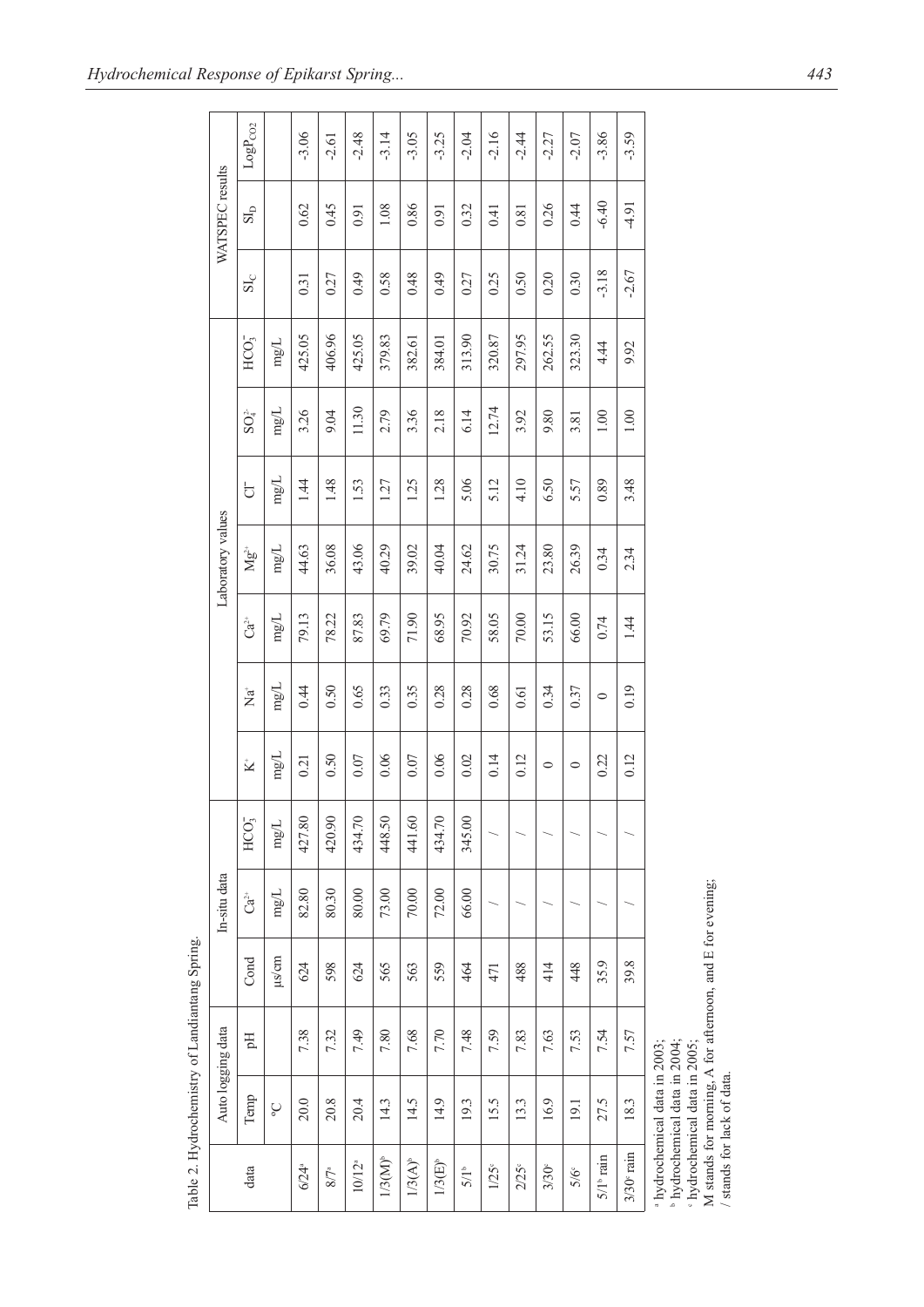## **Methods**

The methods include hydrochemical data logging, insitu titrating and sample analysis in the laboratory.

A U-20 mulitilchannel data logger (made by Horbia in Japan) automatically records temperature, pH, specific conductivity,  $[K^{\dagger}]$ ,  $[NO_3^-]$  and  $[Ca^{2+}]$  of the epikarst spring insitu, with resolution of 0.1ºC, 0.01 pH, 0.01 µs/cm, 0.1 mg/L, 0.1 mg/L and 1 mg/L. A CTDP300 mulitilchannel data logger (made by Greenspan in Australia) automatically recorded rainfall, water level, temperature, pH, specific conductivity of the spring in-situ, with resolution of 0.1 mm, 0.01 cm,  $0.1^{\circ}$ C,  $0.01$  pH and  $0.01$   $\mu$ s/cm with a time interval of fifteen minutes. The data of temperature, pH and specific conductivity recorded by the two mulitilchannel data loggers are very similar. In order to keep the consistency of hydrochemical data, only the data of rainfall recorded by a CTDP300 is used to make up for the shortage of the U-20 mulitilchannel data logger. Although the U-20 mulitilchannel data logger is convenient for monitoring the ion concentration, it is not easy to calibrate due to the instability and calibration taking a long time. By hydrochemical data logging, the hydrochemical response of the epikarst spring to storm events can be precisely revealed.

*In-situ* titrating is used to measure the  $[HCO<sub>3</sub>]$  and  $[Ca^{2+}]$  of water with the Aquamerck Alkalinity test and Hardness test (made in Germany). The resolutions are 6 mg/L and 1 mg/L, respectively.

To understand the distributions of other major ions in the system, water samples were collected and taken to the laboratory for monthly analysis. Unstable parameters (temperature, pH and specific conductivity) were measured insitu. Bicarbonate was analyzed by standard titration; K<sup>+</sup> and Na<sup>+</sup> were analyzed through atomic absorption spectrophotometry;  $Mg^{2+}$  and  $Ca^{2+}$  were titrated by ethylene diamine acid (EDTA); Mohr titration was used for analyzing Cl<sup>-</sup> and  $SO<sub>4</sub><sup>2</sup>$ . Those data have in turn allowed the calculation of key parameters describing carbonate chemistry, including the saturation index with respect to calcite  $(SI_C)$ , the dolomite saturation index  $(SI_D)$  and  $CO<sub>2</sub>$  partial pressure  $(LogP_{CO2})$ assumed to be in equilibrium with sample waters.

In order to obtain values of  $SI_C$  (saturation index of calcite),  $SI_{D}$  (saturation index of dolomite) and  $LogP_{CO2}$  (CO<sub>2</sub> partial pressure), WATSPEC software was used [13]. Equilibrium is attained if  $SI<sub>C</sub>$  or  $SI<sub>D</sub>$  or  $S$ <sub>b</sub> spring water is supersaturated with respect to calcite or dolomite; if  $SI<sub>C</sub>$  or  $SI<sub>D</sub> < 0$ , spring water is aggressive to calcite or dolomite; and if  $SI<sub>C</sub>$  or  $SI<sub>D</sub>=0$ .

Moreover, in order to obtain the soil  $CO<sub>2</sub>$ , the soft tube was embedded into the soil with 20 cm deep. when the  $CO<sub>2</sub>$ partial pressure in the soft tube was steady-going, soil  $CO<sub>2</sub>$ was measured by Gastec (made in Japan) monthly or yearly.

### **Results**

# Calculation of  $SI_C$ ,  $SI_D$  and LogP<sub>CO2</sub>

Table 2 shows the hydrochemical properties of the Landiantang Spring between 2003 and 2005. It can be seen that the concentrations of  $HCO_3^-$ ,  $Ca^{2+}$  and  $Mg^{2+}$ dominate among the significant ions present. The water is thus an  $HCO<sub>3</sub>-Ca-Mg$  type, which reflects the control of the Donggangling dolomite on water chemistry at the site.

To get continuous values of  $SI_C$ ,  $SI_D$  and  $LogP_{CO2}$ , the concentration of  $HCO<sub>3</sub>$ ,  $Ca<sup>2+</sup>$  and  $Mg<sup>2+</sup>$  (Laboratory values) is calculated first by equation [14]:

$$
[HCO3] = Cond \cdot 0.72056-24.56007, r2=0.97
$$
 (1)

 $[Ca^{2+}] = Cond \cdot 0.10955 + 12.41526$ ,  $r^2 = 0.85$  (2)

$$
[Mg^{2+}] = Cond \cdot 0.09589 - 16.167, r^2 = 0.95
$$
 (3)

Where the concentrations of ions are mg/L and Cond stands for specific conductivity and is corrected for 25ºC (Fig. 2).

Because of the low concentrations of  $K^+$ , Na<sup>+</sup>, Cl<sup> $-$ </sup> and  $SO<sub>4</sub><sup>2</sup>$  (Table 2), which are used in WATSPEC to calculate  $\mathrm{SI}_\mathrm{C}$ ,  $\mathrm{SI}_\mathrm{D}$  and  $\mathrm{LogP}_{\mathrm{CO2}}$ , their variations with time are neglected when calculating  $\mathrm{SI}_\mathrm{C}$ ,  $\mathrm{SI}_\mathrm{D}$  and  $\mathrm{LogP_{CO2}}$  by using the average values in Table 2 for the four ions [15].



Fig. 1. Hydrogeological section of Landiantang: l – Soil Cover; 2 – Epikarst Spring; 3 – Argillaceous and Siliceous Dolomite of the Donggangling Formation of Devonian; 4 – Vegetation; 5 – Village.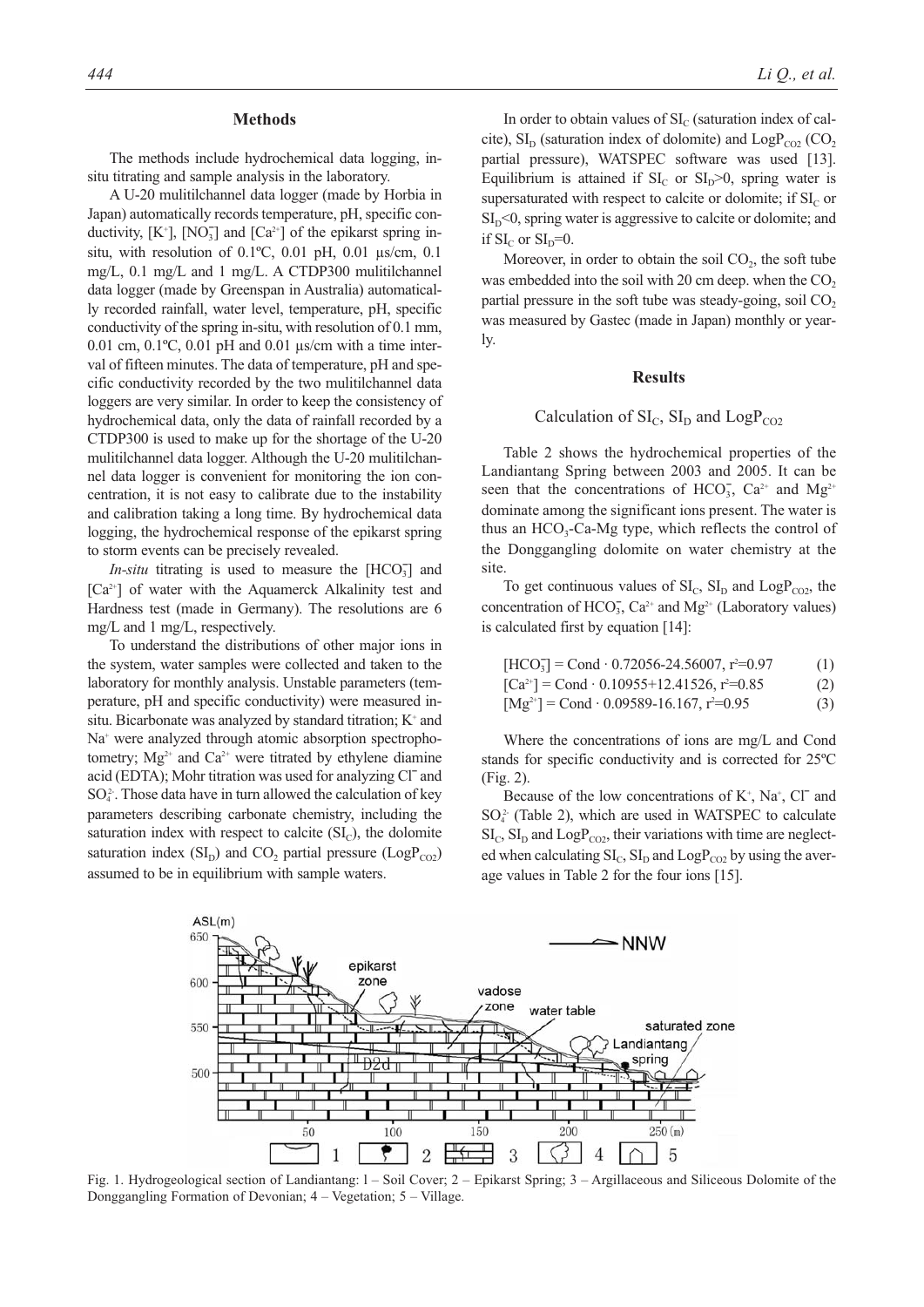# Storm Hydrochemical Response of the Landiantang Spring

From Fig. 3 it can be seen that the pH, specific conductivity,  $[Ca^{2+}]$ ,  $SI_C$ ,  $SI_D$  and  $LogP_{CO2}$  of the Landiantang Spring all fell, while water level, water temperature, [K<sup>+</sup>] and [NO<sub>3</sub>] increased during rainfalls. On August 5, 2003, there was 34.5 mm rainfall in 2.5 hours. Although the magnitudes of the water-level fluctuations are small (about 0.02 m), the temperature of the spring increased quickly from 20ºC to 20.9ºC, pH dropped from 7.24 to 7.15, specific conductivity fell by 135  $\mu$ s/cm, LogP<sub>cO2</sub> dropped from -1.65 to  $-1.72$ , SI<sub>C</sub> decreased from 0.17 to  $-0.06$ , and SI<sub>D</sub> decreased from 0.33 to -0.22 during the rainfall in a short time. These results illustrate that dilution of rainfall is a key process controlling hydrochemical variations of Landiantang Spring during rainfall. Rainfall with high temperature in summer season, and low pH, specific conductivity,  $SI<sub>c</sub>$ ,  $SI<sub>D</sub>$ and  $\text{LogP}_{CO2}$  (Table 2), travels through the karst system with a high percentage of fissure and permeability rapidly to dilute the spring, which affects the hydrochemical variations of the spring and makes the spring aggressive to dolomite. Moreover, the dilution of rainfall also can be proven according to Fig. 2. When it is raining, the rainfall with low conductivity will decrease the concentrations of  $Ca^{2+}$ , Mg<sup>2+</sup>, and HCO<sub>3</sub> in the spring. The variations of  $Ca^{2+}$ in Landiantang Spring on August 5 reflects the storm effect, 21.7 mg/L in 2.5 hours, indicating the predicated direction of precipitation dilution.

Although rainfall magnitudes are small (about 10 mm on August 7), the hydrochemical variations are similar to those on August 5, which also reflects the storm hydrochemical response of Landiantang Spring.

It is difficult to summarizing the findings of the results of this monitoring work without reference to the full dataset as presented in Fig. 4. The time series comprises two levels of detail. Firstly, time series for the full data record are presented in Fig. 4 for Landiantang Spring, showing the seasonal variability superimposed on the fine detail of diurnal and storm-scale fluctuations. Secondly, a more detailed



Fig. 2. Relationship between  $[Ca^{2+}]$ ,  $[Mg^{2+}]$ ,  $[HCO_3^-]$  and conductivity in Landiantang Spring.

time series showing diurnal fluctuations for the springs are presented in Figs. 3 and 4 for a three-day time series from August 5 through August 7, 2003. Though we lack the full data of  $[K^{\dagger}]$ ,  $[NO_3^{\dagger}]$  and  $[Ca^{2+}]$  to analyze their overall behaviors to the rainfalls all year due to the instability and calibration-taking time of U-20, the two figures still provide a graphical representation of similar hydrochemistry variations under different rainfall intensity. This is because rainfall is a key process controlling hydrochemical variations of the Landiantang Spring.

# Element Migration and Groundwater Pollution in Epikarst System

Any plant for metabolism must absorb N, P and K from soil, and 70% N in the soil exists as nitrate. Without enough nutrition, plants will be runtish.

By analyzing the labile content of trace elements (e.g. Al, Fe, Zn, Si, P, K, B) of Nongla soil (Table 1), though the labile trace elements in Nongla soil are quite high, the efficiency of these elements is relatively low, which will restrict plant growth [11]. Therefore, in poor soil, especially in karst area, mass fertilizer will be used for enhancing harvest.

As we all know, the epikarst is at the active part of the rock cycle, atmospheric cycle, biological cycle and water cycle, where the carbon-water-calcium cycle activizes intensively and dissolution of carbonate rocks is quick. This makes the high percentage of fissure and permeability in the epikarst zone. Therefore, water-soluble elements like  $K^+$ and  $NO<sub>3</sub>$  can leach more easily [16]. It can be seen from Fig. 3 that this is the case, i.e. while it is raining,  $K^+$  and  $NO<sub>3</sub><sup>-</sup>$  as plant nutrition elements are lost in water, showing the increase in concentrations of these ions in the spring.



Fig. 3. Hydrochemical variations after rainfalls on August 5-7, 2003.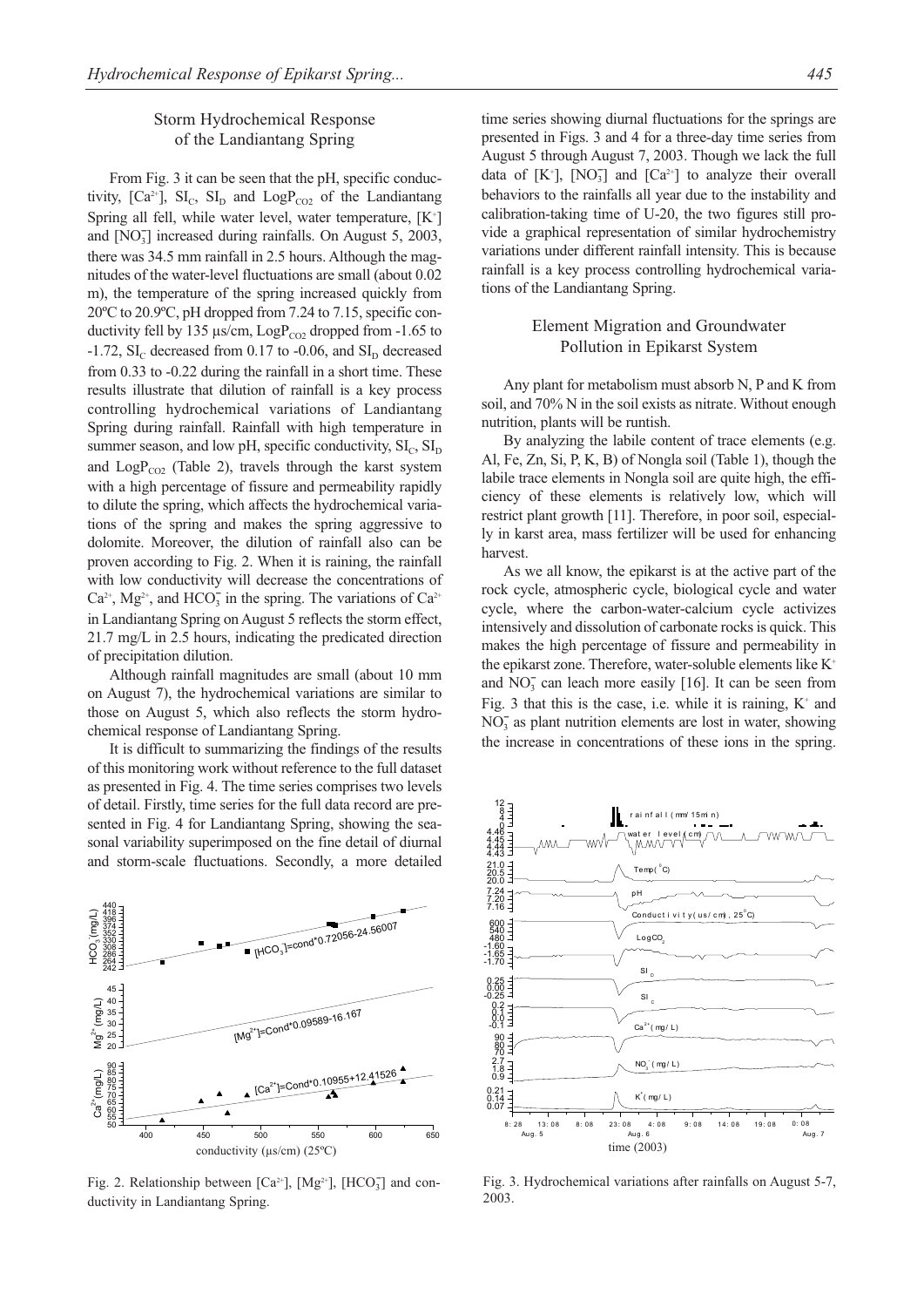On August 5, the concentrations of  $K^+$  and  $NO_3^-$  increased by 1.5 mg/L and 1.7 mg/L, respectively, in a short time. On August 7, the magnitudes of the rainfall are very small, so the change of  $K^+$  and  $NO_3^-$  is still similar. However, the variation of  $[NO<sub>3</sub>]<sub>3</sub>$  is different from  $[K<sup>+</sup>]$  and keeps slowly increasing after rainfall for a long time, which will contaminate the water resource in the karst regions. On the other hand, it is inferred that the formation of rocky desertification and the restricted growth of plants are caused not only by the low labile content of trace elements in the soil, but also possibly by the loss of trace nutrition elements in the epikarst zone (Figs. 3 and 4).

## Soil CO<sub>2</sub> for Karst Processes

Yuan Daoxian [17] brought forward the theory that the karst dynamic system is composed of  $CaCO<sub>3</sub>(solid)$  –  $CO<sub>2</sub>(gas) - H<sub>2</sub>O(liquid)$  and soil  $CO<sub>2</sub>$  is very crucial in driving karst processes [18, 19]. When soil  $CO<sub>2</sub>$  enters water it will enhance the dissolution of carbonate rocks, which in turn increases the concentrations of  $HCO_3^-$  and  $Ca^{2+}$  in water [20].

From Fig. 5, it shows that soil  $CO<sub>2</sub>$  partial pressure  $(P_{CO2})$  near Landiantang Spring changed remarkably from 1993 to 2004. Related to this, the  $\left[Ca^{2+}\right]$ ,  $\left[Mg^{2+}\right]$  and  $\left[HCO_3^-\right]$ 



Fig. 4. Hydrochemical variations of Landiantang Spring from March 27 to November 8 in 2003.



Fig. 5. The annual change of soil  $CO<sub>2</sub>$  content in 20 cm depth.

in Landiantang Spring also will show the remarkably coincidental change, because carbonate rock weathering is very sensitive to soil CO<sub>2</sub> change.

$$
CaMg(CO_3)_2 + 2CO_2 + 2H_2O \Leftrightarrow Ca^{2+} + Mg^{2+} + 4HCO_3^-
$$

In addition to reforestation and ecological restoration, it is estimated that soil  $CO<sub>2</sub>$  partial pressure will increase slowly and will enhance the karst processes and soil formation in the Nongla epikarst zone. Moreover, the change of soil  $CO<sub>2</sub>$  partial pressure by controlling the process of water-rock-gas affects the hydrochemical evolution of Landiantang Spring at an usual time and it is crucial in mitigating the dilution of rainfall on the spring hydrochemistry after rainfall. On the other hand, carbonate rock weathering contributes to the  $CO<sub>2</sub>$  atmospheric sink (the process will decrease the release of soil CO<sub>2</sub> into the atmosphere, and thus contributes to the CO<sub>2</sub> atmospheric sink).

## **Discussion**

The hydrochemical variations of Landiantang Spring during two different magnitudes of rainfalls were similar, which can interpret the hydrochemical behavior during flood plus and water-related environmental problems in the karst region. Moreover, it can be seen that a mulitilchannel data logger is a powerful tool for understanding hydrological and chemical changes of karst spring within minutes of all times.

Considering the chemical variations and nutrition loss occurring short time-scales during rainfall in this system, it is concluded that the hydrological and chemical changes of Landiantang Spring during rainfall were mainly controlled by the dilution of precipitation. However, the water-rockgas interactions should not be neglected because pH, a major controlling variable within the CaMg(CO<sub>3</sub>)<sub>2</sub> – CO<sub>2</sub> – H2O system, rises in response to rising concentrations of dissolved dolomite after rainfall, which eases up the dilu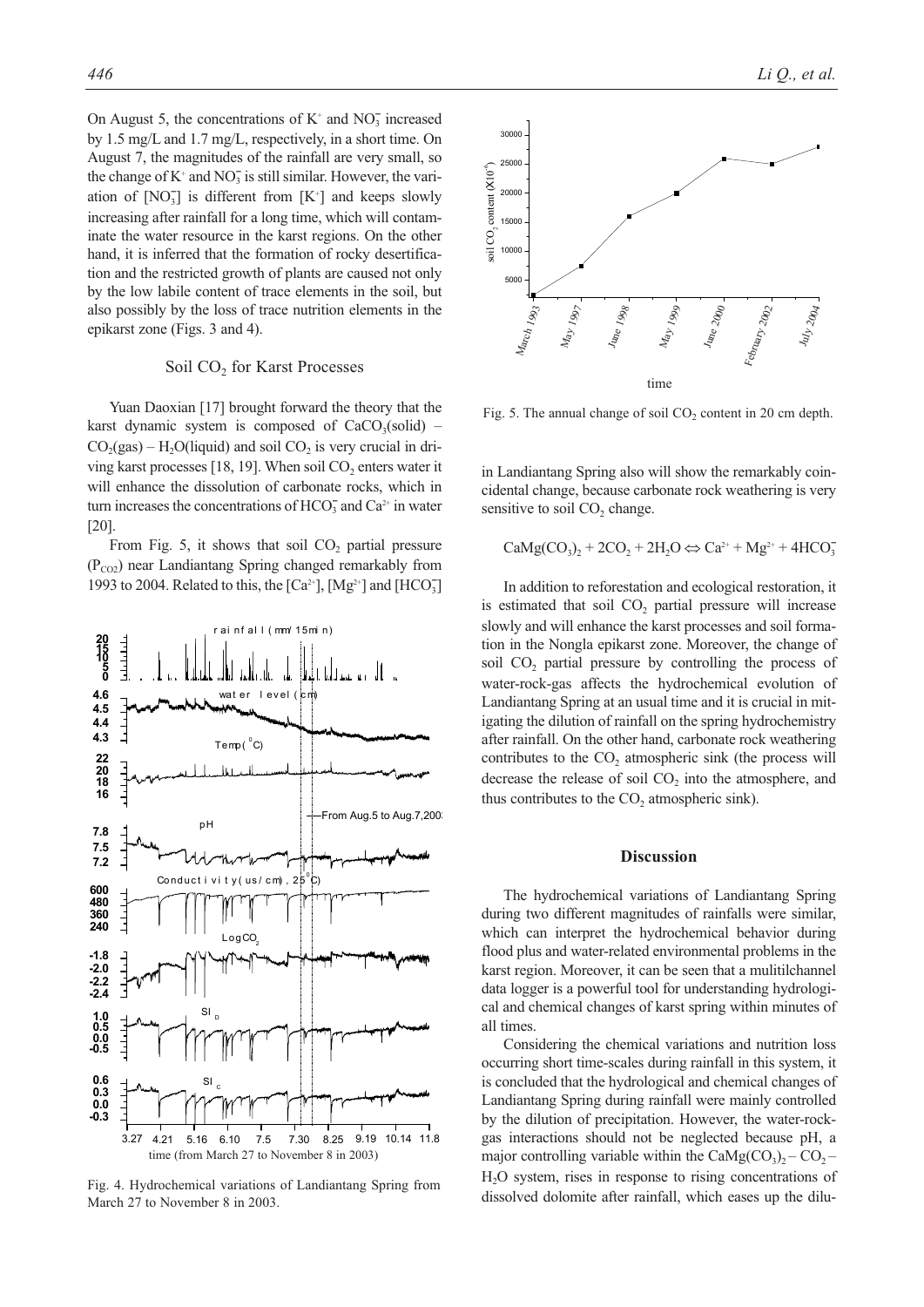tion of rainfall. In addition, the water-rock-gas interactions also are very crucial in controlling the hydrochemical evolutions of the spring without rainfall.

While it is raining, the pH of the spring rapidly falls as conductivity drops in the study site in short time-scales with the addition of rain, which suggests that rainfall dominated the change of the spring. The highly buffered rainfall with lower  $CO<sub>2</sub>$  partial pressure moves quickly through the system to significantly influence the Landiantang Spring because the flowing rainfall has no time to dissolve soil  $CO<sub>2</sub>$ , which in turn can increase the concentration of  $Ca<sup>2+</sup>$ ,  $Mg^{2+}$  and HCO<sub>3</sub>. The decrease in [Ca<sup>2+</sup>] affirmed the facts that the spring did not dissolve soil  $CO<sub>2</sub>$  to make it aggressive to dolomite. Moreover, the decrease in  $SI<sub>c</sub>$  and  $SI<sub>D</sub>$ , among the most fundamental parameters in direction reflect the dilution of precipitation with the decrease of  $CO<sub>2</sub>$  partial pressure. In addition, when rainfall moves quickly through the soil and the epikarstic zone, it will dissolve some watersoluble elements that can produce the problem of nutrition loss. If some pollutants are transmitted by rainfall, the water resources in the karst regions will be contaminated and the contamination is hazardous to humans.

In contrast to the behavior of the spring during rainfall, the water-rock-gas interactions control the hydrological and chemical changes after rainfall. After rainfall, the soil  $CO<sub>2</sub>$ slowly enters the water, which in turn makes the spring undersaturated and dissolves more dolomite to make up for the decrease of  $Ca^{2+}$ , Mg<sup>2+</sup> and HCO<sub>3</sub>. Moreover, the rainfall can stay in the soil for a long time and slowly flows as spring in the studying site for its good eco-environmental condition. Therefore, the water-rock-gas interactions are the key processes in controlling the hydrochemistry and determining the value of pH without raining. In addition, to the ecological restoration, the soil CO<sub>2</sub> partial pressure will increase slowly and enhance the reaction:

$$
CaMg(CO_3)_2 + 2CO_2 + 2H_2O \Leftrightarrow Ca^{2+} + Mg^{2+} + 4HCO_3
$$

...which will make the pH drop accordingly and accelerate the karst processes and soil formation at Nongla.

### **Conclusions and Future Work**

By hydrochemical data logging of Landiantang Spring and monitoring soil  $CO<sub>2</sub>$  content over many years, the hydrochemical character and its environmental effects on epikarst spring were well known. Furthermore, the driving action of soil  $CO<sub>2</sub>$  also was clearly explained.

Firstly, the hydrochemical variations of the Landiantang Spring during rainfall was mainly controlled by the dilution of precipitation and the water-rock-gas interactions control the hydrochemical variations of the spring at the usual time.

Secondly, the low labile content of trace elements in the karst area and nutrition loss both lead to the restricted growth of plants and enhance rocky desertification.

Thirdly, agricultural pollutants and nutrition loss mainly happened during rainfall and were brought into groundwater, and spring during rainfall via the epikarst zone produces new pollution. Therefore, how to prevent agricultural pollutants getting into water will become the focus in karst areas in the future.

Though the hydrological and chemical changes of Landiantang Spring have been achieved, the continuous and long process to measure hydrochemical behavior at Nongla is not enough and the analyzing results of water samples are comparatively few. In addition, due to the instability and calibration time of U-20, some basic questions are still unanswered concerning water-related environmental problems and the differences of hydrochemical variations in the karst regions of southwest China. We hope a new mulitilchannel data logger will be invented to clarify the aqueous geochemistry of karst aquifer and water-related environmental problems in karst regions.

## **Acknowledgements**

This work was supported by the Ministry of Science and Technology of China (Nos. 2005DIB3J067 and 2006BAC01A16), the National Science Foundation of China (No. 40672165), the National Science Foundation of Guangxi Province (No. 0842008), the Special Research Foundation of the Institute of Karst Geology, the Chinese Academy of Geological Sciences (No. 2008002) and the Opening Project of Key Laboratory of Chinese Academy of Geological Sciences. The authors gratefully thank Dr. Wu Kongyun and Jiang Guanghui for their help in collecting water samples and carrying out in-situ investigation. Special thanks are given to the anonymous reviewers and editor for their valuable comments and suggestions that improved the manuscript.

## **References**

- 1. YUAN D., LI B., LIU Z. Karst in China. Episodes. **18**, (1), 62, **1995**.
- 2. YUAN D. On the Karst Ecosystem. Acta Geologica Sinica. **75**, (3), 336, **2001**.
- 3. ALEX S., PATRICK P. E., CLAUDIO, KURT D., TAMMY P., GLENN A., ZHONG L. Groundwater quality. Water Environ Res. **69**, (4), 777, **1997**.
- 4. LANG Y., LIU C., ZHAO Z., LI S., HAN G. Geochemistry of surface and ground water in Guiyang, China: Water/rock interaction and pollution in a karst hydrological system. Applied Geochemistry. **21**, (6), 887, **2006**.
- 5. BROOK G. A., FORD D. C. The origin of labyrinth and tower karst and the conditions necessary for their development. Nature. **275**, (5680), 493, **1978**.
- 6. FIKRET K. Review of Groundwater Pollution and Protection in Karst Areas. Water Air Soil Pollut. **113**, (1-4), 337, **1999**.
- 7. LIU Z., CHRIS G., YUAN D., JOE M. South China aquifer storm-scale hydrochemistry. Ground Water. **42**, (4), 491, **2004**.
- 8. LIU Z., CHRIS G., YUAN D., JOE M., JIANG G., HE S., LI Q. Hydrochemical variations during flood pulses in the southwest China peak cluster karst: Impacts of CaCO<sub>3</sub>-H<sub>2</sub>O-CO2 interactions. Hydrological Process. **18**, (13), 2423, **2004**.